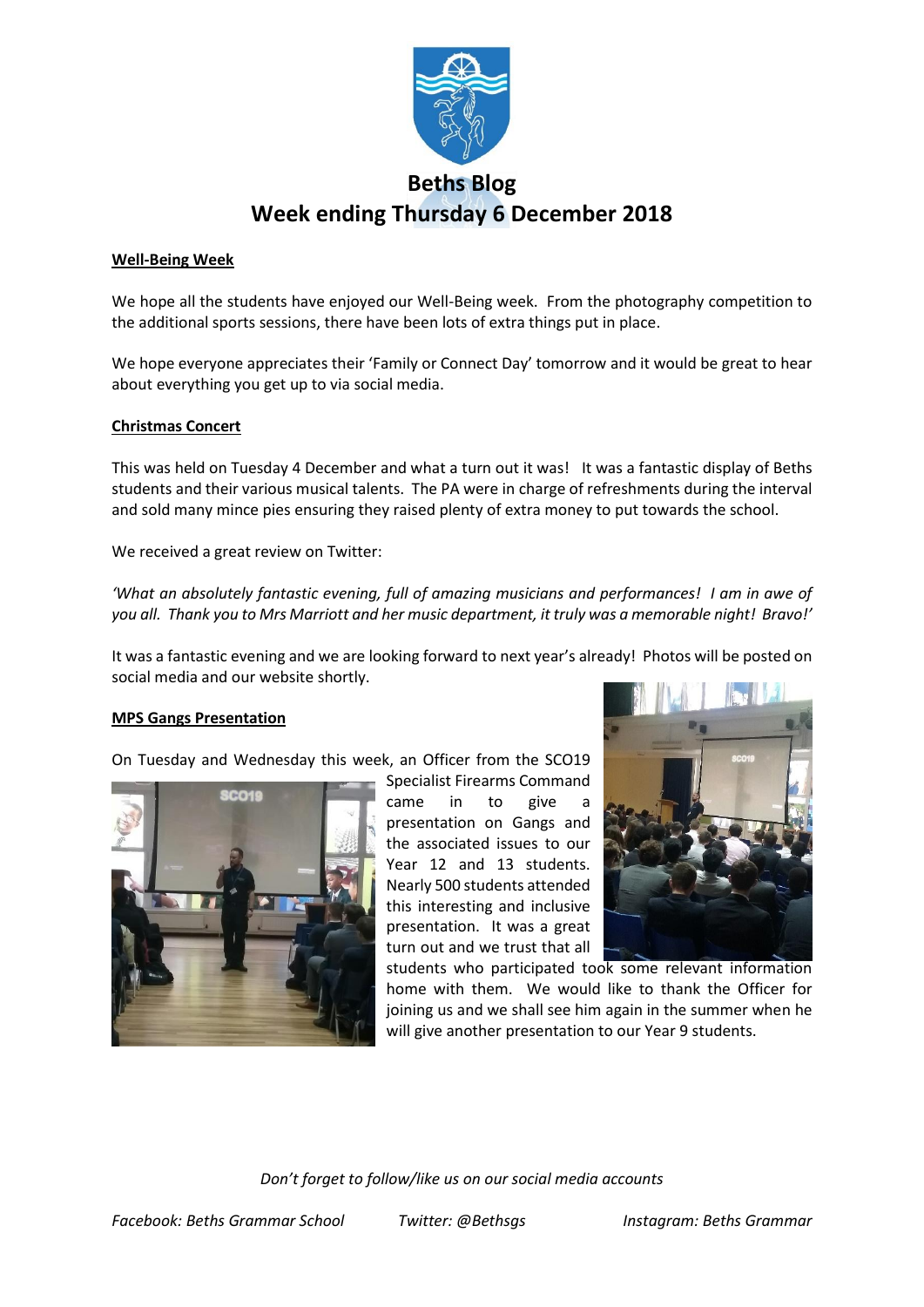## **Headteacher's Commendations**

This is a brand new award and will be provided only three times per academic year, and is exceptionally difficult to attain. It is awarded to only a small number of students who have stood out in some manner by exemplifying the school values of Excellence, Respect, Nurture and Community. The students who receive this award get to spend a break session with the Headteacher and Deputy Head, discussing their valued work so far, enjoying some squash and biscuits too!



We are extremely pleased to announce the following students who attained this award:

Aryan – For hard work, showing kindness and politeness and embodying all the school values Duni – for dedication, diligence and exemplary conduct Vlad – For dedication, diligence and exemplary conduct Oluwaseye – For an outstanding start to the year and being overall an outstanding student, always exemplifying the school value Kelechi – For his outstanding performance in his early entry trial exam, his ability to manage his studies and his football career Anthony – for scoring top marks in his English mock Luke – exemplifying the school values and making an excellent start this year Awadumar – for running, setting up and advertising a lunchtime club for Key Stage 3.

Congratulations to all of you and keep up the good work!

# **Bar Mock Trials**

On 1 December 2018, a selection of students successfully took part in the Bar Mock Trials at Snaresbrook Crown Court. More information on their time to come!

### **Independent Study**

It's great to see the students putting the newly refurbished LRC to good use every morning. All study booths filled from 8.05am every morning! Some high quality revision notes and mind-maps prepared from our Year 10 boys in preparation for the end of term assessments. Outstanding work everyone – grade 9's all round!



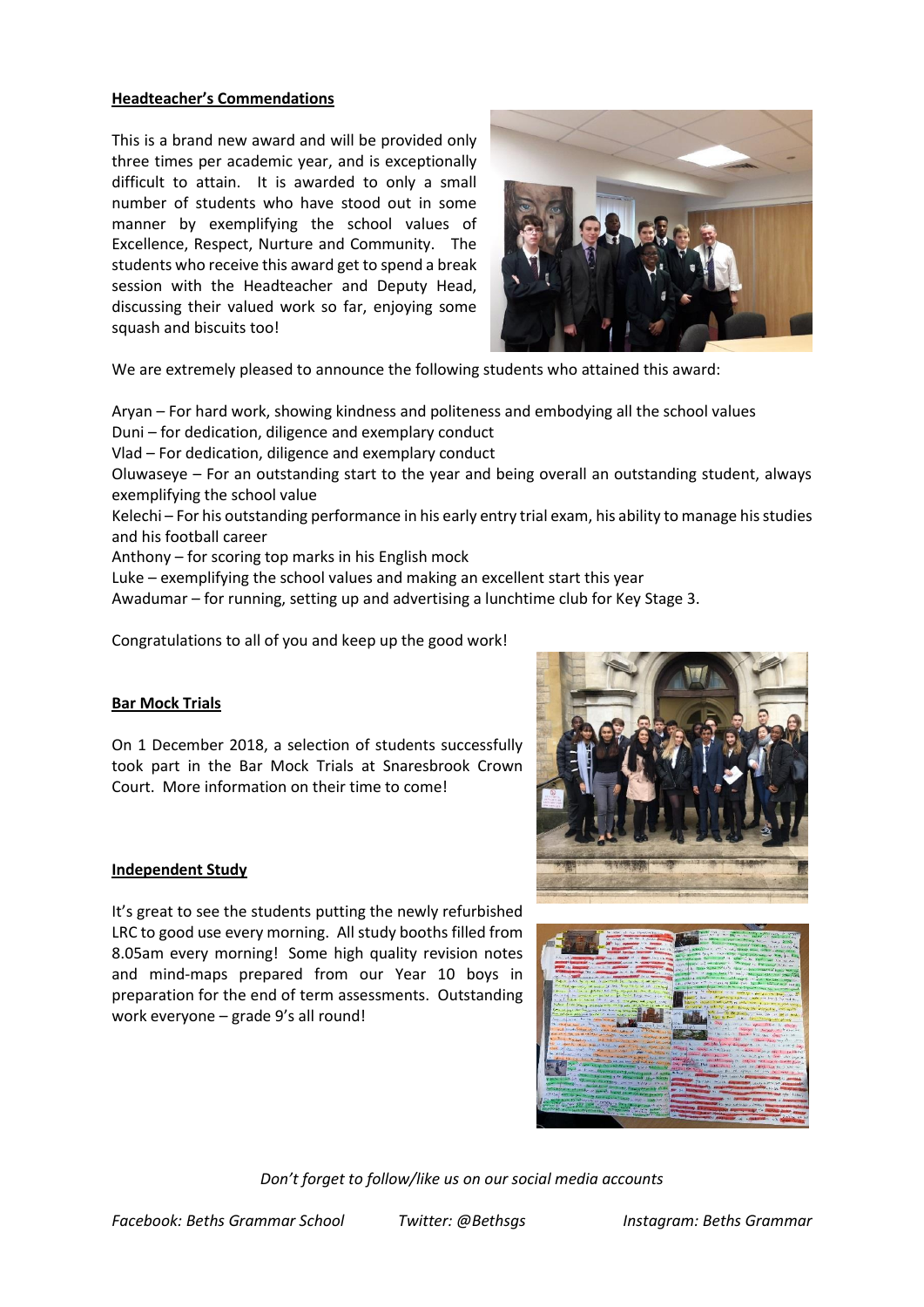



### **Messages from the Parents Association**

## **Christmas Raffle**

The PA run two raffles a year that raise vital funds to enhance your child's school experience. All students have recently been issued with the latest tickets and it would be great if all of these could be sold. The draw will take place on Thursday 20 December and there are some great family activity prizes to be won. Tickets are only £1 each and if every student in the school bought a single ticket, it would help us raise over £1500. You may have to dig deep into your child's school bag to find the tickets! Good luck.

## **Monthly Draw**

The 2019 Lucky Number Monthly Draw is now open!

Each number costs £6 and is yours for the year, which gives you loads of chances to win. You can purchase as many numbers as you like. Each month we draw two lucky winners with a 1st prize of £20 and a 2nd prize of £10. There are also four quarterly super draws with the winner receiving £50. Your lucky number can be purchased via Parent Pay or by emailing [beths.parents.association@gmail.com](mailto:beths.parents.association@gmail.com) before 8 January 2019. This is another great way to help the PA raise those vital funds.

# **Christmas Trees**

If you have a real Christmas Tree each year, please consider using Cherry Blossom UK in the High Street, Bexley. Just take along the leaflet sent out by email to all parents last week and for every tree purchased, we receive a donation of £5.

### **Sport**

### **FIXTURES**

| <b>FOOTBALL</b>       |            |                    |      |  |  |  |
|-----------------------|------------|--------------------|------|--|--|--|
| N Kent                | 11.12.2018 | U15 v Bexley GS    | Away |  |  |  |
|                       |            | U16 v King Henry   | Home |  |  |  |
| <b>Bexley Schools</b> | 13.12.2018 | U12B v Bexleyheath | Away |  |  |  |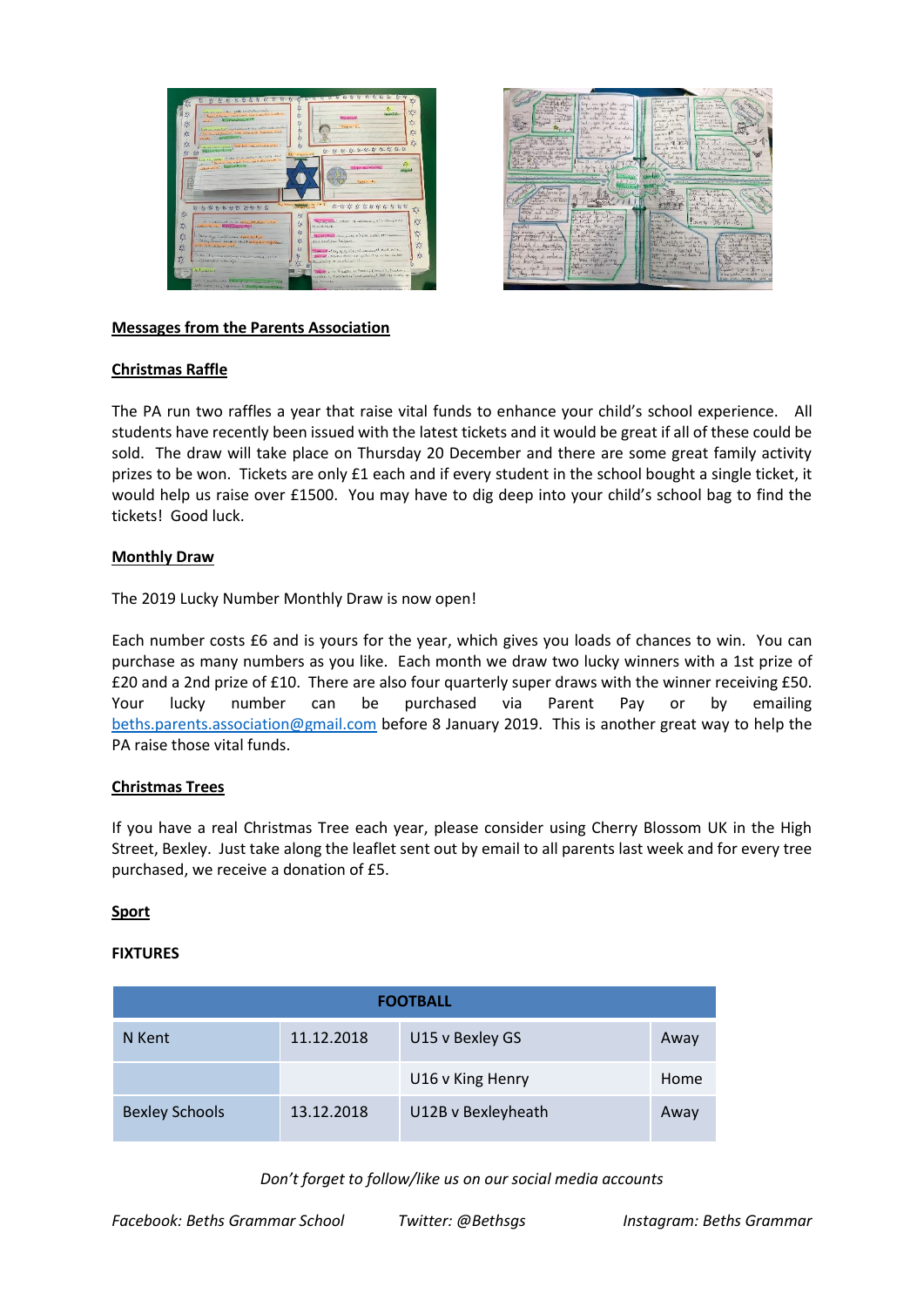| Kent                  | 10.12.2018 | U14 v Howard School                | Away |  |  |  |  |
|-----------------------|------------|------------------------------------|------|--|--|--|--|
|                       | 12.12.2018 | $1st$ XI v Dover GS                | Home |  |  |  |  |
| <b>ESFA</b>           | 14.12.2018 | U14 v St Pauls or Iceland Burghley | Away |  |  |  |  |
| <b>BASKETBALL</b>     |            |                                    |      |  |  |  |  |
| <b>Bexley Schools</b> | 12.12.2018 | U14 v Trinity                      | Away |  |  |  |  |
| Kent                  | 10.12.2018 | Year 11 v Hayes                    | Away |  |  |  |  |
|                       | 11.12.2018 | Year 7 v Hayes                     | Away |  |  |  |  |
|                       | 12.12.2018 | U19 v King Henry                   | Home |  |  |  |  |

## **RESULTS**

| <b>FOOTBALL</b>       |            |                                  |      |                          |  |  |  |
|-----------------------|------------|----------------------------------|------|--------------------------|--|--|--|
| N Kent                | 06.12.2018 | U16 v King Henry                 | Home | Moved to 11.12.18        |  |  |  |
| League                | 05.12.2018 | $1st$ XI v Gravesend             | Home | $0-1$ Lost               |  |  |  |
|                       | 05.12.2018 | 2 <sup>nd</sup> XI v Farringtons | Home | $0-2$ Lost               |  |  |  |
| <b>ESFA</b>           | 04.12.2018 | U14 v Brampton Manor             | Home | 7-0 Won                  |  |  |  |
|                       | 06.12.2018 | U14B v St Pauls                  | Home | <b>Result Next Week</b>  |  |  |  |
| <b>RUGBY</b>          |            |                                  |      |                          |  |  |  |
| Friendly              | 08.12.2018 | U12A v Simon Langton             | Away | <b>Result Next Week</b>  |  |  |  |
|                       |            | U12B v Simon Langton             | Away | Cancelled                |  |  |  |
|                       |            | U15 v Simon Langton              | Away | Cancelled                |  |  |  |
|                       |            | U14 v Simon Langton              | Home | <b>Result Next Week</b>  |  |  |  |
|                       |            | U13 v Simon Langton              | Home | <b>Result Next Week</b>  |  |  |  |
| <b>BASKETBALL</b>     |            |                                  |      |                          |  |  |  |
| <b>National</b>       | 06.12.18   | U14 v Haberdashers               | Home | <b>Results Next Week</b> |  |  |  |
| <b>Bexley Schools</b> | 06.12.18   | U13 at Bexley GS                 | Away | <b>Results Next Week</b> |  |  |  |

U15A team played Bexleyheath, Hurstmere and Beths U15B, playing three games each – winning all nine games.

U15B team played Bexleyheath – Lost 2, won 1 Hurstmere – Lost 2, won 1 Beths U15A – Lost 3

The U15A team have now qualified to the next round.

*Don't forget to follow/like us on our social media accounts*

*Facebook: Beths Grammar School Twitter: @Bethsgs Instagram: Beths Grammar*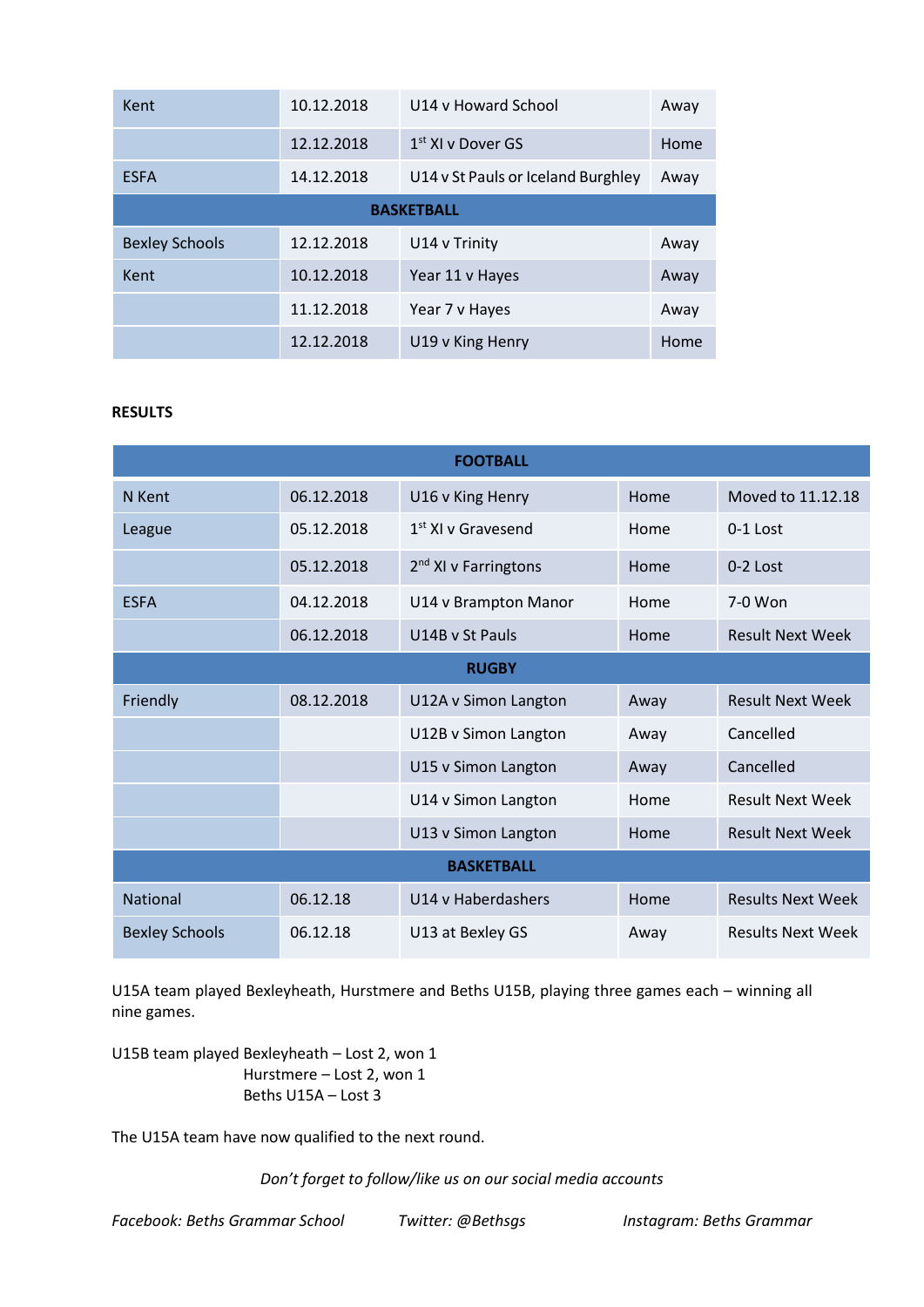## *Coming up*

#### **MFL Great Beths Bake Off**

On Monday 10 December, MFL will be hosting a special, Beths Bake Off. Students are asked to take part in both the technical challenge and showstopper challenge. The Bake Off is for both Key Stage three and four students. We can't wait to see their creations – and eat them!

#### **Year 10 Parents Evening**

The Year 10 Parents Evening will be held on the Thursday 13 December 2018 in the Hall. Please remember to book your seven minute appointments via our website. The closing date for booking these sessions is the Tuesday 11 December.

#### **'Beths Has Got Talent' Show**

On Friday 14 December, the Sixth Form Prom Committee will be hosting an event showcasing the talents of students at Beths. Auditions will be held on the 3 December and we hope lots of talented students turn up! Tickets will be only £2.00 each and there will be refreshments to purchase on the evening as well. We can't wait to see what secret talents some of our students have, whether it be singing, dancing or a little magic!

### **Jumpers for Jimmy**

This year, the Student Council have asked that all monies raised on the last day of term, are given in their entirety to charity. They have therefore agreed that we will support 'Jumpers for Jimmy'. This is a local cause in support of the Jimmy Mizen Foundation which helps to build peaceful and safe communities that we would all wish to live in. The Foundation was set up following the tragic death of Jimmy in Lee, South East London who was murdered in May 2008.

As part of an own clothes day, students are asked to wear a Christmas jumper in support of this very worthwhile cause. Those wishing not to partake, should attend school in normal uniform.

A suggested minimum donation of £1.00 will be collected by members of the Senior Leadership Team as students arrive in the morning.

Please note that all non-uniform items must be suitable for an educational setting. Rules regarding jewellery and hair remain unchanged; fancy dress is not appropriate. Any inappropriately dressed student will be sent home.

### **Students on Site**

A reminder that there are still an increasing number of students arriving particularly early in the morning and staying late into the evening. The school actually opens for students at 8.00am in the morning and we would encourage all students (unless they are remaining for pre-arranged activities) to have left the site by 5.00pm.

The school is unable to ensure there is a qualified first aider on site before 8.00am in the morning and after 4.30pm in the evening. This request is being made as we are unable to supervise students